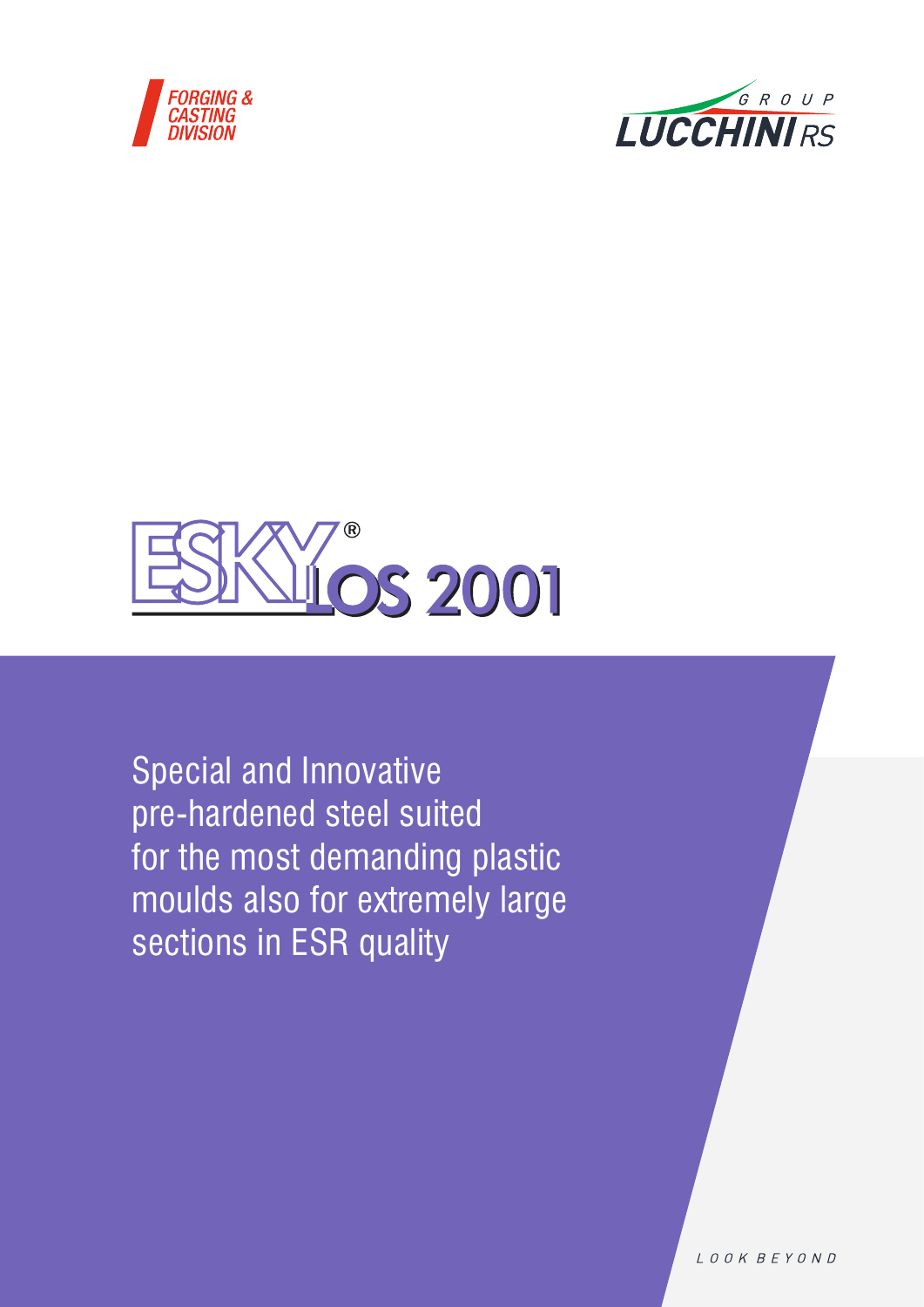





## General characteristics

EskyLos® 2001 is a new alloy air hardening steel, useful for its hardening characteristics obtained by age hardening at a lower temperature than the phase transformation points.

EskyLos® 2001 is patented by Lucchini RS with the patent number MI2001A001402 02/07/2001 and it is suggested for applications up to 500 mm in thickness.

EskyLos® 2001 is obtained through a special 'super clean' production process and by using the ESR (Electro-Slag-Melting) technology.

This technology offers the following advantages:

- increase of material toughness
- high micro-cleanness level
- total isotropy of the material
- very low segregation level

EskyLos® 2001 is supplied in the solution treated condition and is stress relieved, in order to reach hardness values of between 310 and 350 HB, comparable with a pre-hardened steel.

If high mechanical properties are required in the pattern and a homogeneous hardness throughout the whole mould is needed, EskyLos® 2001 can be further hardened to reach 350-450 HB, by means of an age hardening process.

Since the heat treatment occurs below the phase transformation points, this process can also be carried out on a semi-finished mould, causing minimal deformation and no cracking during the hardening phase.

The mechanical characteristics of this steel are adaptable to a wide range of applications, much more so than those obtained through other grades that are normally used in this field.

EskyLos® 2001 represents the ideal option for the end user who is looking for:

- high and homogeneous mechanical characteristics throughout the whole mould regardless of its complexity
- machinability
- micro-cleanness

EskyLos® 2001 offers the following advantages:

- excellent machinability
- excellent suitability for embossing
- excellent suitability for polishing
- excellent wear resistance related to the mechanical properties obtained on a finished mould
- exceptional dimensional stability after age hardening.
- no cracking during heat treatment, regardless of shape and structure of the mould
- excellent weldability

Constant development in processing technologies require the use of EskyLos® 2001, thanks to its high fatigue and wear resistance, combined with its excellent dimensional stability and extremely low distortions.

Thanks to its quasi-isotropic properties of ESR quality, EskyLos® 2001 represents one of the most important tough options, for highly resistant plastic moulds that need very high pressure strength, excellent resistance to abrasion, also in combination with different surface coatings.

The increasing in the use of synthetic and abrasive materials has led manufacturers to use EskyLos® 2001 also when suitability for polishing and graining, combined with abrasion and compression resistance, are required.

EskyLos® 2001 is 100% ultrasonically inspected, according to the most demanding of NDT standards.

EskyLos® 2001 is also designed with the aim to guarantee the minimum use of virgin materials, moving toward the use of scrap categories difficult to be recycled, that can became food for the steel making production of EskyLos® 2001 grade.

**2** EskyLos® 2001 / Rev.00 / 05.2019

LOOK BEYOND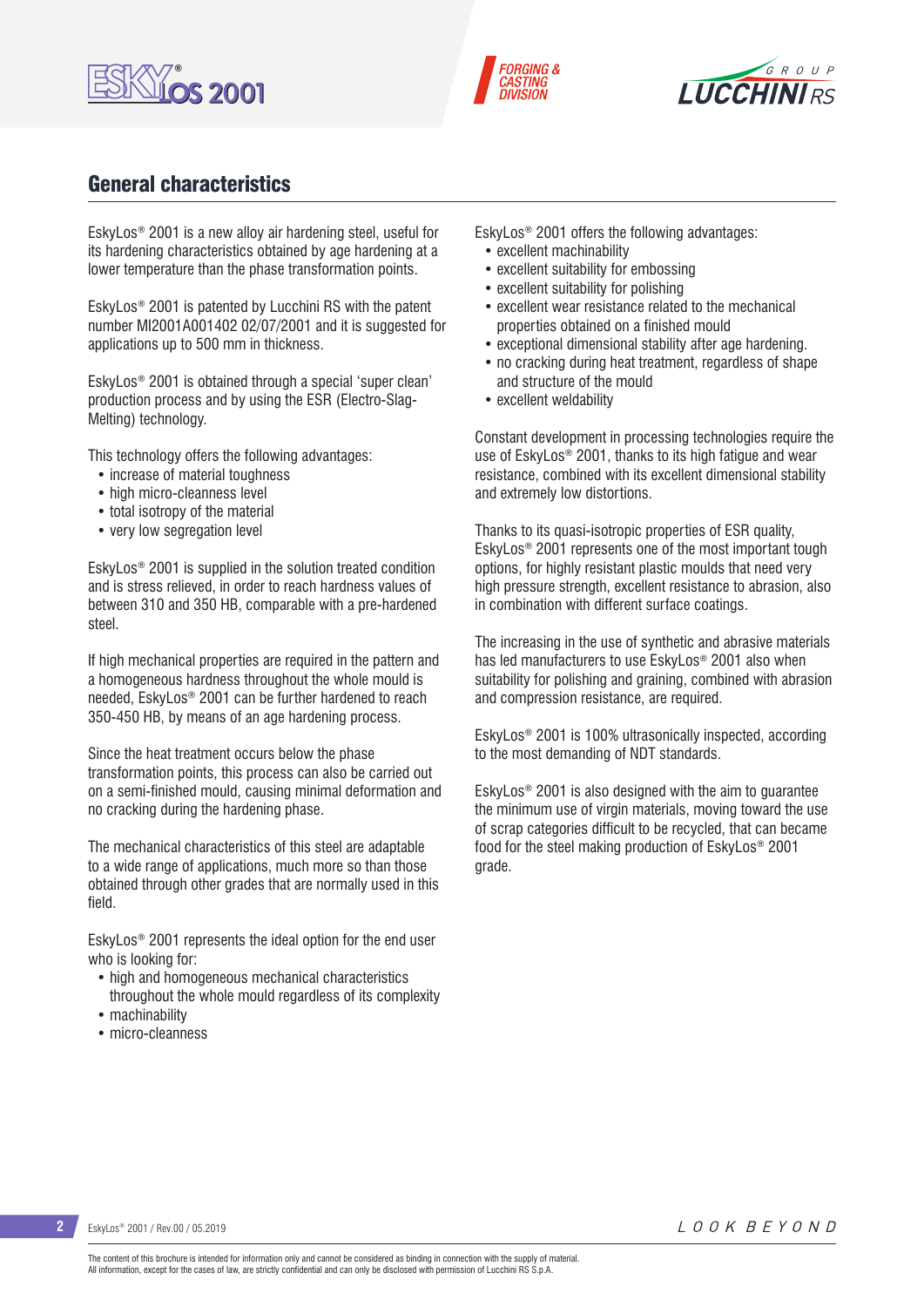





## Chemical analysis

|                           | Range | $C[\%]$ | Si [%] | Mn $[%]$ | Ni $[%]$ | Cr [%] | Mo [%] | $V[\%]$ |
|---------------------------|-------|---------|--------|----------|----------|--------|--------|---------|
| ESKY:<br><u>Nios 2001</u> | min   | 0,10    | 0, 10  | 0,10     | 2,50     | 0,10   | 2,50   | 0,05    |
| Alloying [% in weight]    | max   | 0,20    | 1,10   | 1,10     | 4,50     | 1,10   | 4,50   | 0,25    |

EskyLos® 2001 is patented by Lucchini RS with the following patent number: MI2001A001402 from 02/07/01

## Main applications

EskyLos® 2001 is suitable for the following applications.

Plastic moulding:

- medium and big sized moulds for the automotive industry
- moulds for food industry products
- moulds for rubber pressing
- pressure moulds (SMC, BMC)

## Physical and mechanical properties

*Main physical properties*

| <b>S2001</b>                                                  | $20^{\circ}$ C | $250^\circ C$ | $500\degree C$ |
|---------------------------------------------------------------|----------------|---------------|----------------|
| Modulus of elasticity [GPa]<br>$(1GPa = 1000 MPa)$            | 210            | 197           | 178            |
| Coefficient of thermal<br>expansion from 20 °C<br>at [10-6/K] | 27.5           | 28.3          | 29.0           |

Extrusion:

- dies and gauges for PVC extrusion
- mechanical parts for extrusion presses.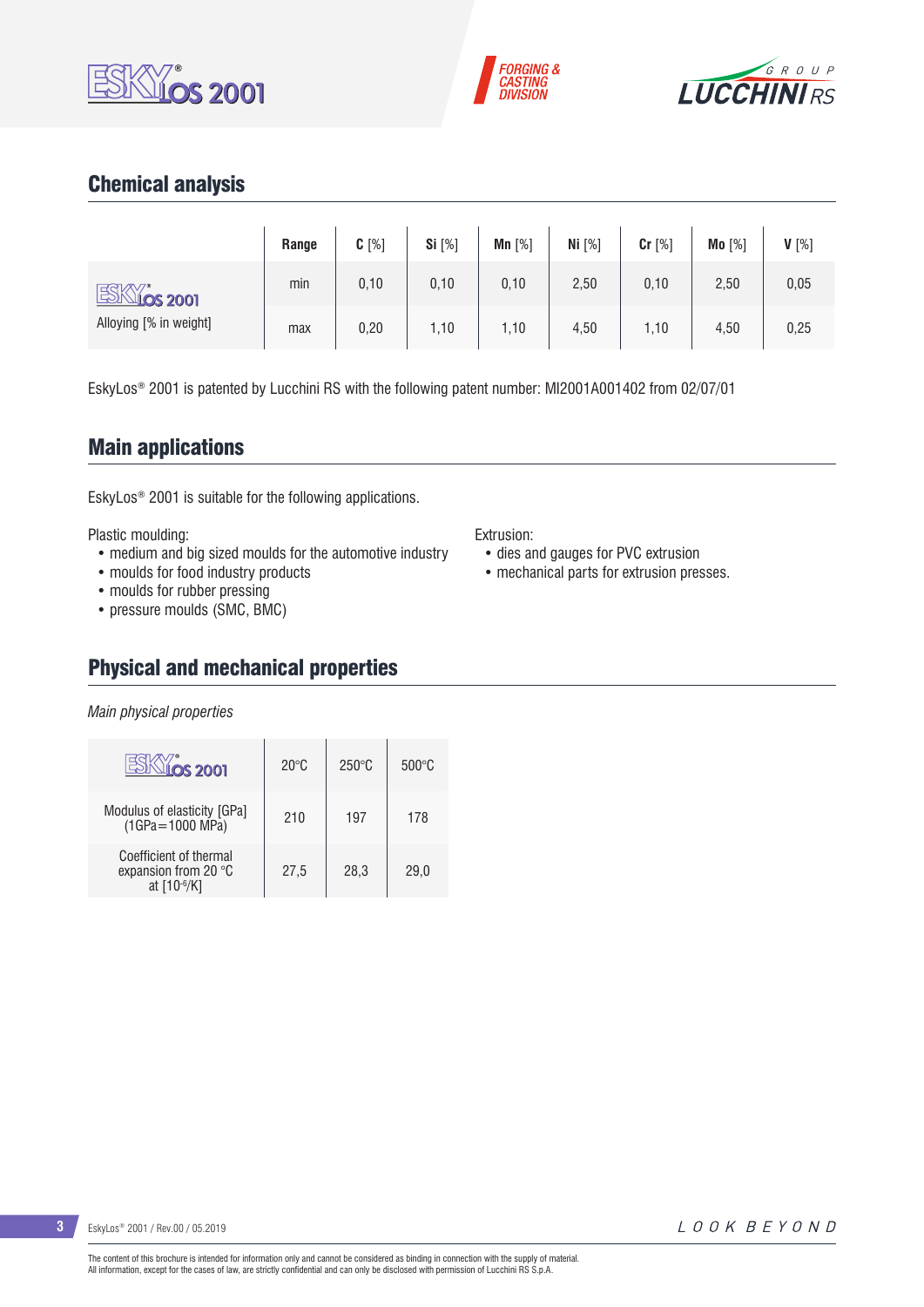





## Heat treatments

Precipitation Hardening steel grades as EskyLos® 2001 are based on technological and theoretical principles that differ from 'traditional' ones.

They are supplied in solubilised condition with a hardness value similar to pre-hardened steels that can be further increased by Precipitation Hardening in a relatively low range of temperature.

The mechanical characteristics are obtained through a Precipitation Hardening heat treatment carried out at a temperature of 480 – 620 °C.

The hardening process occurs without exceeding the phase transformation points of the steel.

This means that there are few worries about unexpected cracks and damages induced by heat treatments of the mould; hence, dimensional and shape variations are certainly less than on 'traditional' steels but, in any cases, they are present and have to be taken in proper consideration on the manufacturing designing cycle of the mould.

The manufacturing cycle can be summarized as follows:

- purchase of the steel block in solubilised condition;
- pre-machining;
- Precipitation Hardening heat treatment;
- finish machining and eventual further nitriding, photoengraving, mirror polishing;
- put into service.

The manufacturing cycle needs to be longer than that of a pre-hardened steel grade; mechanical characteristics can be calibrated in a wide range and remain homogeneous in all the thickness of the machined mould.

In particular cases, EskyLos® 2001 can be also used in solubilised conditions or in pre-hardened conditions: in those cases, the manufacturing cycle is the same of Pre-Hardened steel grades.



*Soft annealing*

| Suggested temperature | 1020 °C                                                                     |
|-----------------------|-----------------------------------------------------------------------------|
| Soaking time          | 10 hours from when the core of the<br>piece has reached the set temperature |
| Cooling               | room temperature                                                            |

The purpose of solubilisation at 1.020°C is to bring the material back to its original condition and eliminate the effects of previous heat treatments; after solubilisation, stress relieving at min 400 °C is always needed.

### *Stress Relieving*

| Suggested temperature | 400 °C                                                                    |
|-----------------------|---------------------------------------------------------------------------|
| Soaking time          | 60 min every 25 mm thickness                                              |
| Cooling               | slow in the furnace at max 20 °C/h<br>to 200 °C, then at room temperature |

Stress relieving should be carried out to eliminate stresses caused by machining or by previous heat treatment. Solution treating is not needed before stress relieving.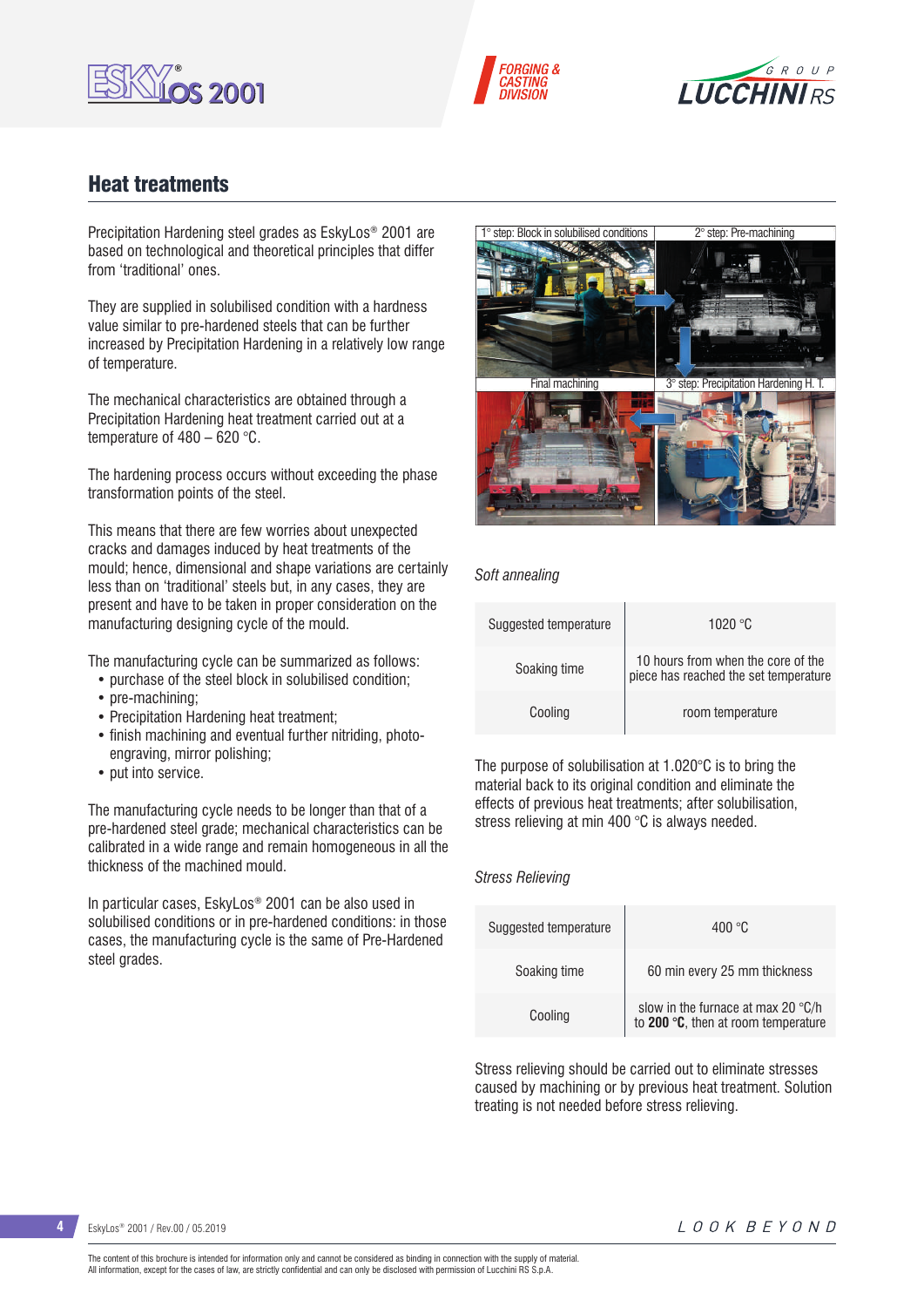





#### *Age hardening*

Age hardening will be carried out on a solubilised piece, which hardness is around 355 HB.

Lucchini RS recommends carrying out this heat treatment on a pre-machined mould, in order to guarantee high hardness and homogeneous characteristics on the pattern.

As the heat treatment occurs at temperatures that are lower than the phase transformation points, the risk of cracking is very low; also volume variations are low, but they have to be carefully considered.

Soaking time shall be calculated after the achievement of the aimed temperature in the core of the section, according to the table below.

The attached data are for illustration purposes only; they can be modified with different heat treatment facilities, timetemperatures parameters and thickness of the die.

| Thickness of the die<br>[mm]                                    | 100 | 150 | 200 | 250 |
|-----------------------------------------------------------------|-----|-----|-----|-----|
| Suggested time for<br>Precipitation Hardening<br>heat treatment | 4h  | 6h  | 8h  | 10h |

Once the heat treatment is completed, let the piece cool at room temperature.

In summary, KeyLos® 2001 can reach large margin of modulation of the Hardness (between 350 and 450 HB) and

### Dimensional stability

Dimensional variations [% in length] related to age hardening temperature on a block 100 x 100 x 50 mm of EskyLos® 2001 is visible in the figure below.

This information is only indicative and must be adapted depending on the different dimensions and shape of the piece and on the heat treatment.



of the correspondents mechanical properties, obtained by means of aging in the interval of temperature 540°C - 610°C.

High uniformity of mechanical properties in the section can be obtained also for pieces of high sections.

| <b>Precipitation Hardening</b><br><b>Temperature</b> | Min<br><b>YS</b> | Min<br><b>UTS</b> | Min<br><b>Hardness</b> |
|------------------------------------------------------|------------------|-------------------|------------------------|
| [°C]                                                 | [MPa]            | [MPa]             | [HB]                   |
| 540                                                  | 860              | 1.200             | 390                    |
| 560                                                  | 1.000            | 1.300             | 405                    |
| 590                                                  | 1.200            | 1.350             | 440                    |
| 610                                                  | 1.100            | 1.300             | 405                    |





**5** EskyLos® 2001 / Rev.00 / 05.2019

LOOK BEYOND

The content of this brochure is intended for information only and cannot be considered as binding in connection with the supply of material. All information, except for the cases of law, are strictly confidential and can only be disclosed with permission of Lucchini RS S.p.A.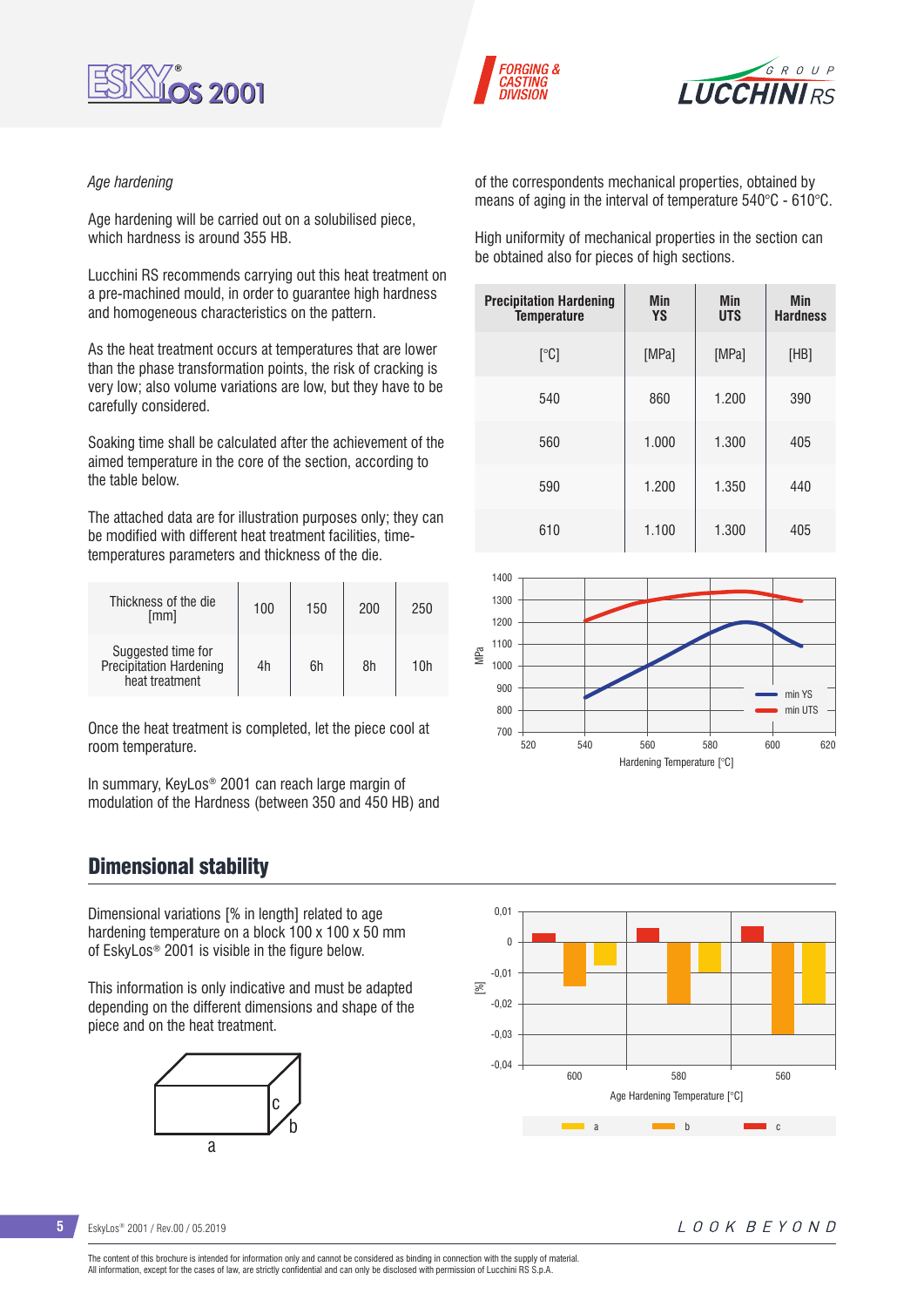





## **CCT Curve**



# Microstructure EskyLos® 2001



The microstructure of EskyLos® 2001 after age hardening, detected about 20 mm under surface, consists of a fine tempered martensite and bainite.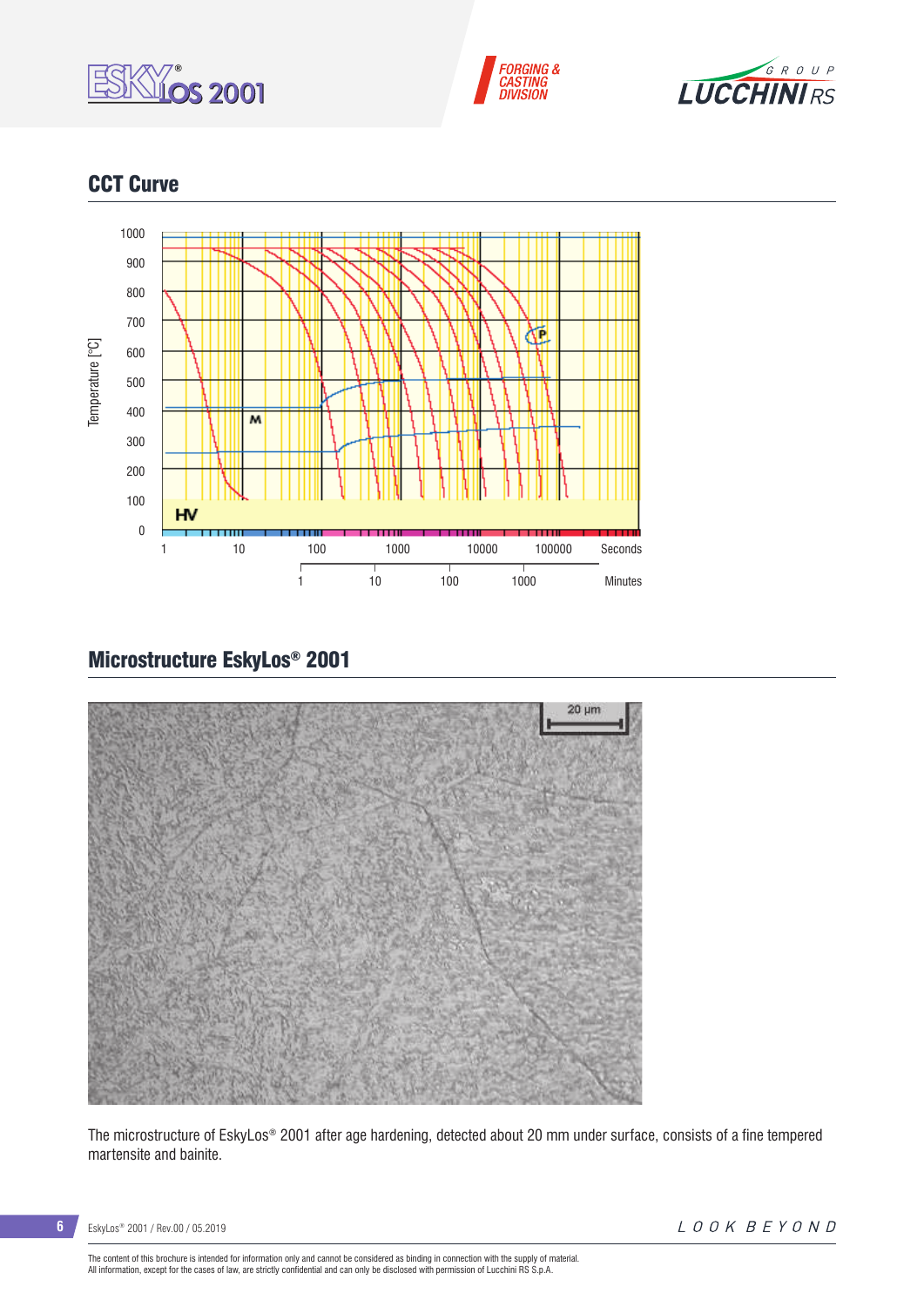





## Quick comparison guide among the different grades

The following table shows a quick comparison among the most important characteristics of the two precipitation Hardening grades normally applied in plastic moulding, with or without corrosion resistance.

| <b>Lucchini RS Mould steel Family for plastics Industry</b>     |                                                                       |                         |                         |                         |                         |                         |                  |                |
|-----------------------------------------------------------------|-----------------------------------------------------------------------|-------------------------|-------------------------|-------------------------|-------------------------|-------------------------|------------------|----------------|
|                                                                 | <b>Annealed Corrosion Resistant</b><br><b>Precipitation Hardening</b> |                         |                         |                         |                         |                         |                  |                |
| Special features<br>and delivered                               |                                                                       |                         | <b>KEYLOS</b>           |                         |                         | <b>ESKYLOS</b>          | <b>ESKYLOS</b>   |                |
| conditions                                                      | 2083                                                                  | 2084                    | 2085                    | 2316                    | 2316S                   | 2083                    | 4542             | 2001           |
| HB in surface<br>in Annealed<br>condition                       | < 220                                                                 | < 220                   | < 220                   | < 220                   | < 220                   | < 220                   | < 355            | 310<br>350     |
| HB in surface<br>Pre-hardened<br>or Hardened<br>after machining | 400<br>450                                                            | 400<br>450              | 400<br>450              | 400<br>450              | 400<br>450              | 400<br>450              | 300<br>400       | 350<br>450     |
| Maximum<br>thickness [mm]                                       | 500                                                                   | 500                     | 500                     | 500                     | 500                     | 500                     | 500              | 500            |
| Hardness and<br>Wear Resistance                                 | 4                                                                     | 4                       | 4                       | 4                       | 4                       | 4                       | $\overline{2}$   | 3              |
| Degree of<br>Through Hardening<br>in the section                | $\overline{\mathbf{3}}$                                               | $\overline{2}$          | $\overline{2}$          | $\overline{\mathbf{2}}$ | $\overline{\mathbf{2}}$ | $\mathbf{3}$            | 4                | 3              |
| Toughness                                                       | $\boldsymbol{2}$                                                      | 1                       | 1                       | $\overline{2}$          | 1                       | $\overline{2}$          | $\overline{2}$   | $\overline{2}$ |
| Machinability<br>after Annealing                                | $\mathbf 2$                                                           | 3                       | $\overline{\mathbf{3}}$ | $\overline{\mathbf{2}}$ | 3                       | $\overline{2}$          | $\mathbf 2$      | 3              |
| Machinability<br>after Hardening                                | 1                                                                     | $\overline{\mathbf{2}}$ | $\overline{2}$          | 1                       | $\mathbf{2}$            | 1                       | 1                | 1              |
| Etch-Grainability                                               | $\boldsymbol{2}$                                                      | $\mathbf{1}$            | 1                       | $\overline{\mathbf{2}}$ | 1                       | 4                       | 4                | 4              |
| Polishability                                                   | $\overline{2}$                                                        | $\blacksquare$          | $\overline{1}$          | $\overline{2}$          | $\blacksquare$          | $\overline{\mathbf{3}}$ | 3                | 3              |
| Repair<br>by Welding                                            | $\blacksquare$                                                        | $\mathbf{0}$            | $\bf{0}$                | 1                       | $\pmb{0}$               | 1                       | $\boldsymbol{2}$ | $\mathbf{1}$   |
| Thermal<br>Conductivity                                         | 1                                                                     | 1                       | 1                       | 1                       | $\blacksquare$          | 1                       | 1                | 1              |
| Corrosion<br>Resistance                                         | $\mathbf 2$                                                           | $\overline{2}$          | $\overline{2}$          | $\overline{\mathbf{2}}$ | $\overline{\mathbf{2}}$ | $\overline{2}$          | 1                | $\pmb{0}$      |
|                                                                 |                                                                       |                         |                         |                         |                         |                         |                  |                |

**4 Excellent 3 Very Good 2 Good 1 Normal 0 Unsuitable**

The information and the data presented here are typical or average values and are not a guarantee of maximum or minimum values.

Applications specifically suggested for materials described herein and in the quick comparison guide among the different grades are made solely for the purpose of illustration to enable the reader to make his own evaluation and are not intended as warranties, either express or implied, of fitness for these or other purposes.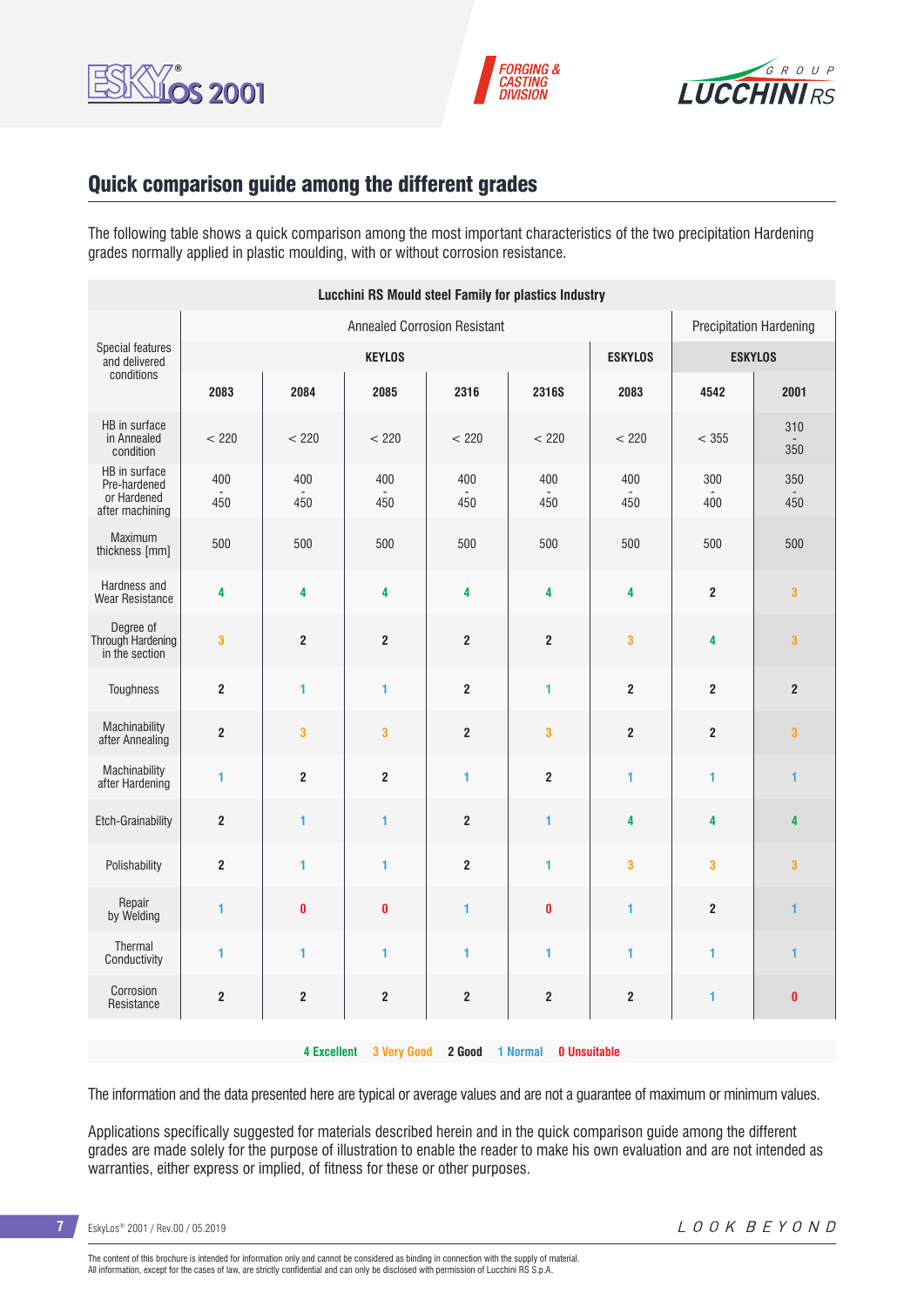





## Why choose an age hardening steel?

Pre-hardened steels are suitable for several applications in the field of moulding, as they represent a balance of:

- good machinability:
- good mechanical characteristics:
- simple manufacturing cycle.

However, when it is necessary to obtain an elevated hardness in the piece together with homogeneity of values along the whole section, pre-treated steels display certain limits.

Moulds of pre-hardened steels are obtained by 'excavating' big sized blocks that inevitably possess mechanical characteristics that reduce towards the centre and are not homogeneous.

In order to limit this problem, the following options are available:

- start the production from a harder block; however the machining will be more difficult and the toughness will decrease
- hard the mould in the semi-finished state; however this increases the risk of cracking and deformation
- apply special surface heat treatments; however the finish machining could be limited by these treatments that are often expensive.

The solution is offered by EskyLos® 2001, a Precipitation Hardening stainless steel grade.

EskyLos® 2001 gives all the advantages of pre-hardened steels, without the restrictions that they present when high mechanical properties are required.

The increase in the mechanical properties is obtained through age hardening, at a temperature between 480 and 620°C, depending on the mechanical characteristics required, without exceeding the transformation points.

Thanks to this technology, Users are able to obtain the required hardness in all whole surface of the mould.

In addition, EskyLos® 2001 gives the following advantages:

- no cracking during Precipitation Hardening heat treatment regardless of the shape or thickness of the mould;
- limited deformation of the mould;
- limited machining allowance, leading to an optimisation of finish machining time after age hardening;
- constant fatigue limit throughout the whole mould and consequent increase of the total mould life cycle.



Should it be necessary to modify the shape of the mould or to further increase the mechanical properties of the mould , the original hardness and microstructure of EskyLos® 2001 can be restored through solubilisation.

In any case, for specific Customer request, please consult Lucchini RS specialists of MET Department.

**8** EskyLos® 2001 / Rev.00 / 05.2019

The content of this brochure is intended for information only and cannot be considered as binding in connection with the supply of material. All information, except for the cases of law, are strictly confidential and can only be disclosed with permission of Lucchini RS S.p.A.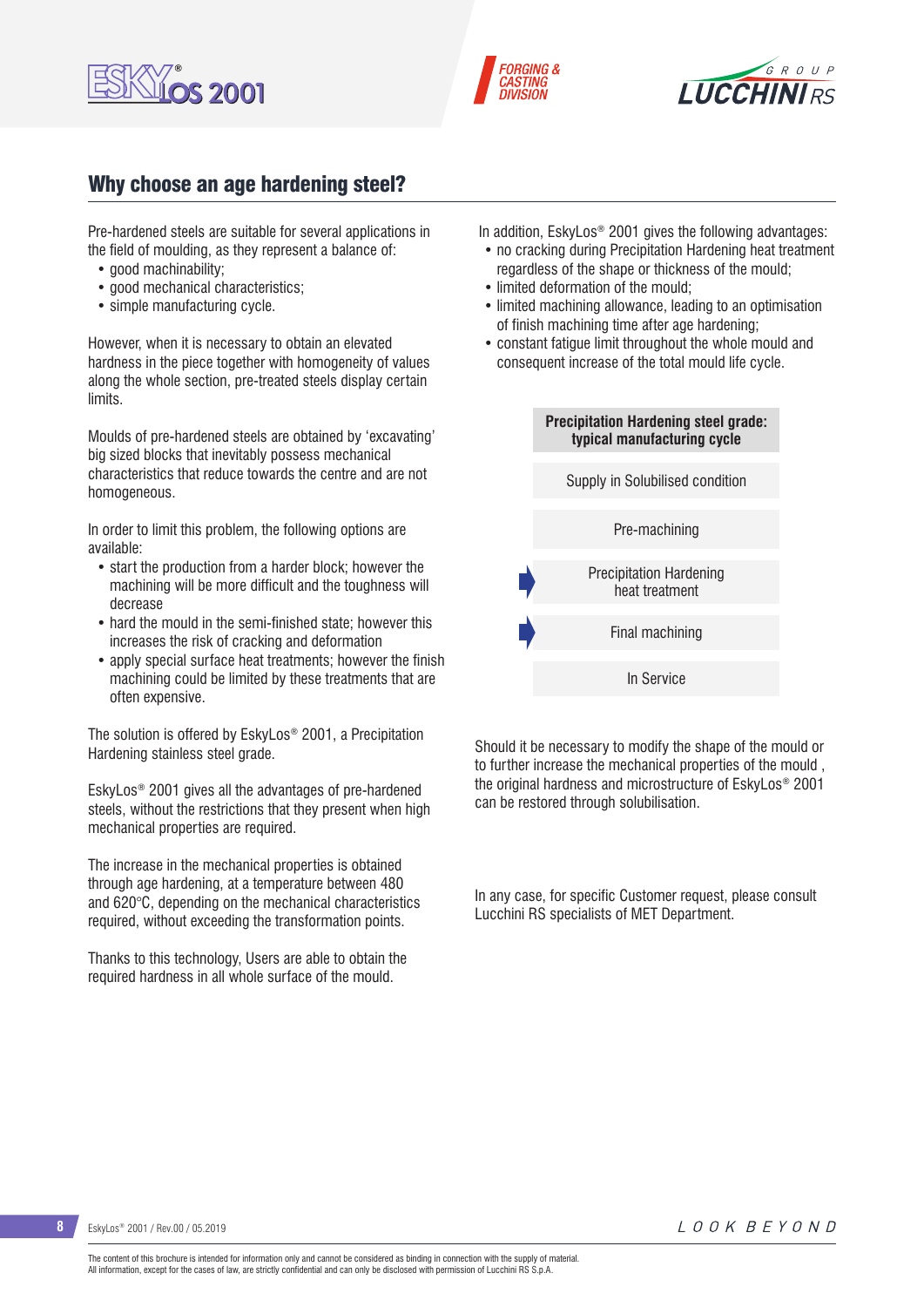





## The advantages of the ESR technology

The ESR (Electro-Slag-Melting) manufacturing technology offers the following advantages:

- increase of material toughness:
- high micro-cleanness level;
- total isotropy of the material;
- very low segregation level.

The ESR process is based on ingot remelting, through a traditional VD (vacuum degasing) process, using a particular copper ingot mould that contains basic slag.

The ingot is remelted in a way that the liquid metal passes through the slag, which acts as a filter and retains the inclusions.

The process of solidification inside the ingot mould is faster than in a traditional process.

The result is homogeneous and isotropic steel







Thanks to the ESR process, EskyLos® 2001 satisfies the most difficult requirements in terms of toughness and suitability to polishing. It is suitable for the manufacture of moulds subjected to mirror polishing and to high mechanical stress.

**9** EskyLos® 2001 / Rev.00 / 05.2019

LOOK BEYOND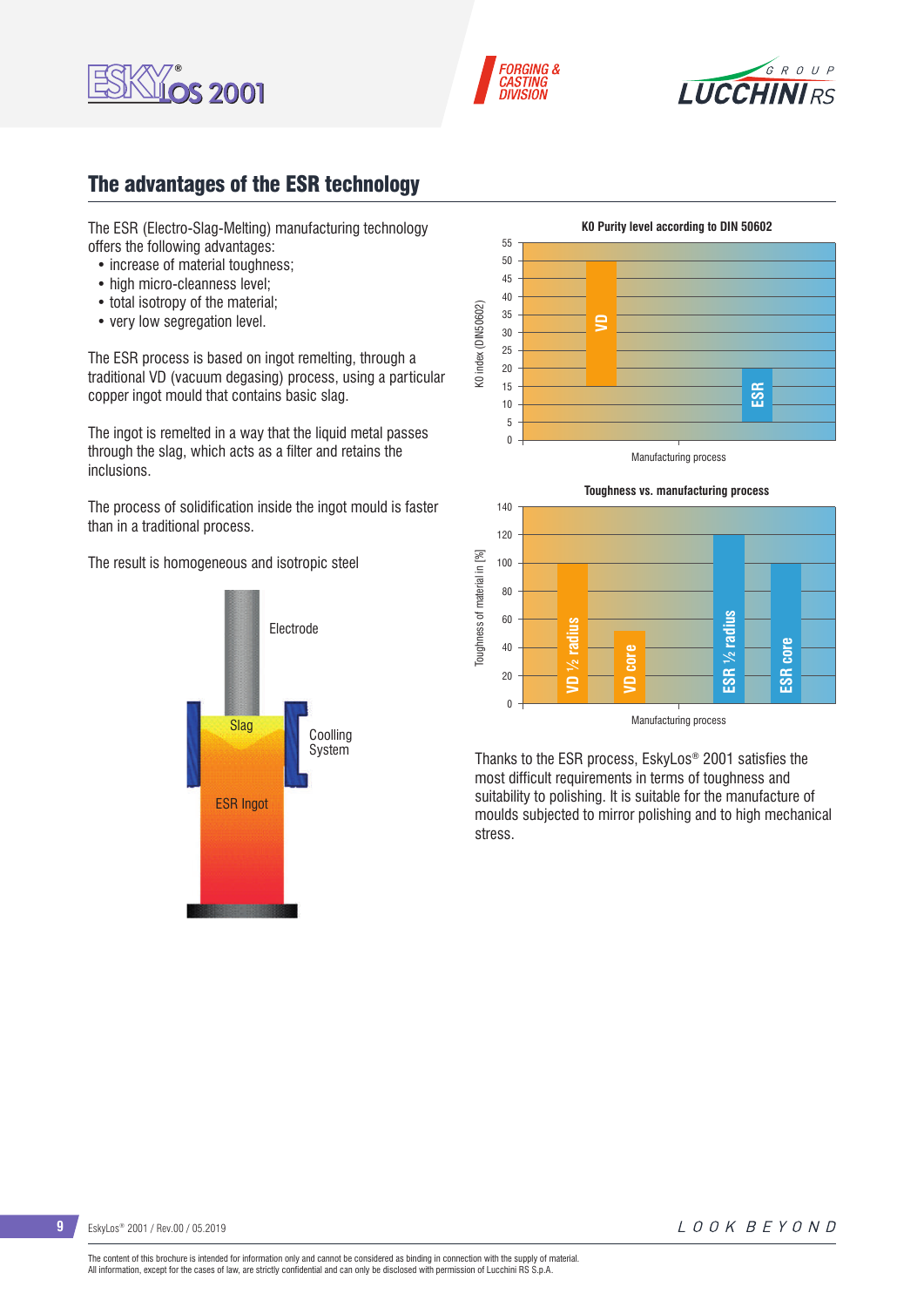





# Guidance for machining

The following parameters are indicative only and must be adapted to the particular application and to the machinery employed.

### *Turning*

|                                      | Rough machining |            | Finish machining                        |                |
|--------------------------------------|-----------------|------------|-----------------------------------------|----------------|
| Type of insert                       | P20-P40 coated  | <b>HSS</b> | P <sub>10</sub> -P <sub>20</sub> coated | Cermet         |
| V <sub>c</sub> cutting speed [m/min] | $120 \div 160$  | $(\star)$  | $160 \div 220$                          | $220 \div 270$ |
| a, cutting depth [mm]                |                 | (*`        |                                         | < 0.5          |

### *Milling*

|                                      |                    | Rough machining |            |
|--------------------------------------|--------------------|-----------------|------------|
| Type of insert                       | P25-P35 not coated | P25-P35 coated  | <b>HSS</b> |
| $V_c$ cutting speed [m/min]          | $80 \div 100$      | $120 \div 150$  | $(\star)$  |
| $f7$ feed [mm]                       | $0,15 \div 0,3$    | $0,15 \div 0,3$ | $(\star)$  |
| a, cutting depth [mm]                | $2 \div 4$         | $2 \div 4$      | $(\star)$  |
|                                      |                    |                 |            |
|                                      |                    | Pre-finishing   |            |
| Type of insert                       | P10-P20 not coated | P10-P20 coated  | <b>HSS</b> |
| V <sub>c</sub> cutting speed [m/min] | $100 \div 125$     | $145 \div 175$  | $(\star)$  |
| $fz$ feed [mm]                       | $0,2 \div 0,3$     | $0,2 \div 0,3$  | $(\star)$  |
| a, cutting depth [mm]                | $< 2\,$            | $< 2\,$         | $(\star)$  |
|                                      |                    |                 |            |
|                                      |                    | Finishing       |            |
| Type of insert                       | P10-P20 not coated | P10-P20 coated  | Cermet P15 |

| Type of insert          | P10-P20 not coated | P <sub>10</sub> -P <sub>20</sub> coated | Cermet P15      |
|-------------------------|--------------------|-----------------------------------------|-----------------|
| V cutting speed [m/min] | $170 \div 210$     | $220 \div 240$                          | $270 \div 310$  |
| $f$ , feed [mm]         | $0,05 \div 0,2$    | $0.05 \div 0.2$                         | $0.05 \div 0.2$ |
| a, cutting depth [mm]   | $0.5 \div 1$       | $0.5 \div 1$                            | $0.3 \div 0.5$  |

*(\*) not advisable*

**10** EskyLos® 2001 / Rev.00 / 05.2019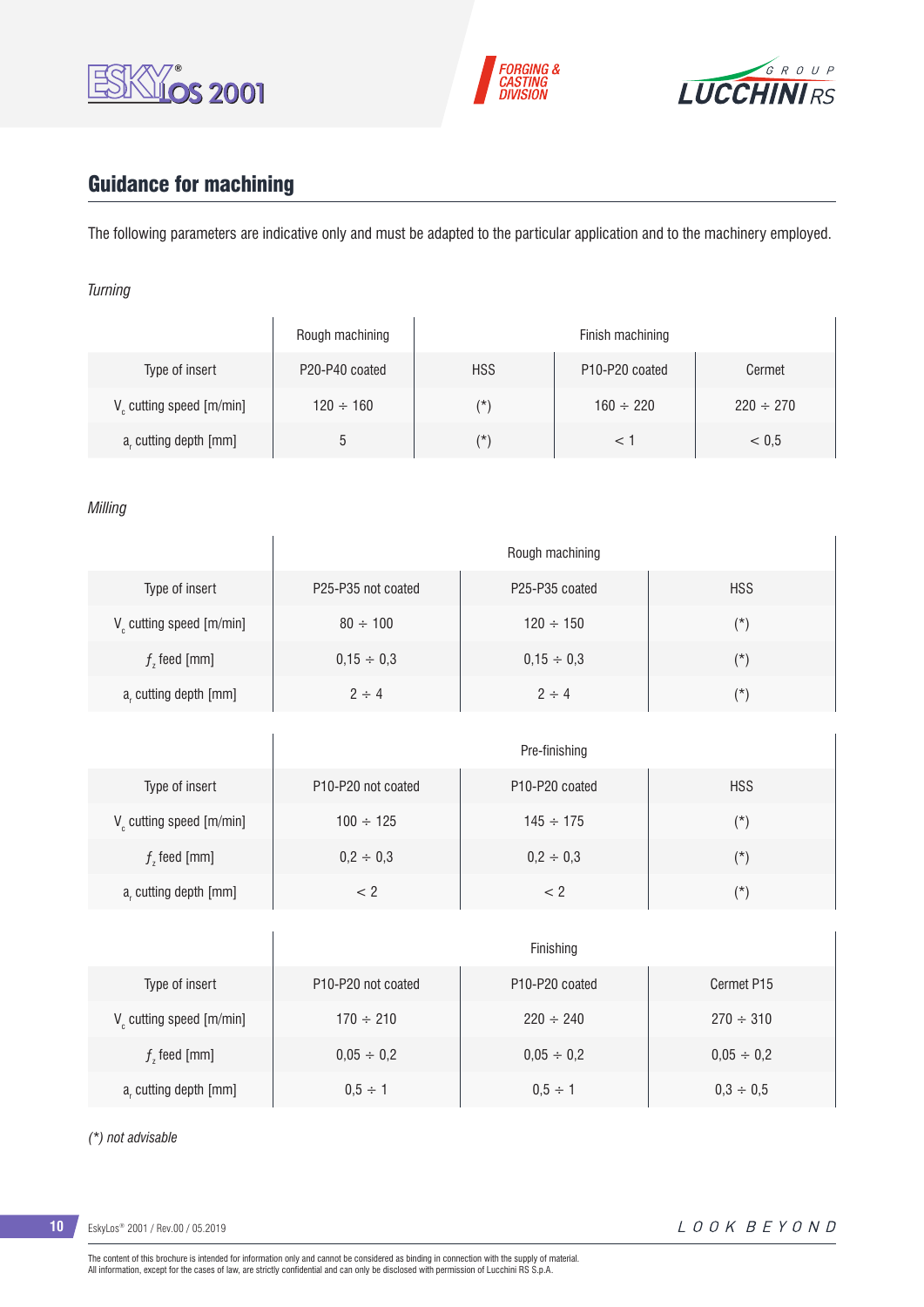





### *Drilling*

| Type of insert               | tip with interchangeable inserts | <b>HSS</b> | brazed tip       |
|------------------------------|----------------------------------|------------|------------------|
| V cutting speed [m/min]      | $90 \div 120$                    | (*         | $50 \div 80$     |
| $fz$ feed per turn [mm/turn] | $0.05 \div 0.15$                 | (*         | $0.15 \div 0.25$ |

### *(\*) not advisable*

### *General formulae*

| Type of machining             | Drilling                                                                                              | Milling                                                                           |
|-------------------------------|-------------------------------------------------------------------------------------------------------|-----------------------------------------------------------------------------------|
| n: number of turns of mandrel | $V_{\rm c}$ * 1000 / $\pi$ * D <sub>c</sub>                                                           | $V_r * 1000 / \pi * D_c$                                                          |
| $V_f$ : feed speed [m/min]    | $V_{f} = f_{7}$ * n                                                                                   | $V_{f} = f_{7}$ * n * z <sub>n</sub>                                              |
| $fz$ feed per turn [mm/turn]  | $\overline{\phantom{0}}$                                                                              | $f_{n} = V_{f} / n$                                                               |
| <b>Note</b>                   | D <sub>r</sub> : Milling cutter or tip diameter [mm]<br>V .: cutting speed [m/min]<br>$f$ ; feed [mm] | $f_n$ : feed per turn [mm/turn]<br>z <sub>n</sub> : No. of milling cutter inserts |

### Approximate equivalent values between hardness and ultimate tensile strength

| HB         | 530   | 520   | 512   | 495   | 480   | 471   | 458   | 445   | 430   | 415   | 405   | 390   | 375   |
|------------|-------|-------|-------|-------|-------|-------|-------|-------|-------|-------|-------|-------|-------|
| <b>HRc</b> | 54    | 53    | 52    | 51,1  | 50,2  | 49,1  | 48,2  | 47    | 45,9  | 44,5  | 43,6  | 41,8  | 40,5  |
| <b>MPa</b> | 1.900 | 1.850 | 1.800 | 1.750 | 1.700 | 1.650 | 1.600 | 1.550 | 1.500 | 1.450 | 1.400 | 1.350 | 1.300 |
|            |       |       |       |       |       |       |       |       |       |       |       |       |       |
| HB         | 360   | 350   | 330   | 320   | 305   | 294   | 284   | 265   | 252   | 238   | 225   | 209   | 195   |
| <b>HRc</b> | 38,8  | 37,6  | 35,5  | 34,2  | 32,4  | 31    | 29    | 27    | --    | --    | --    | $- -$ | --    |
| <b>MPa</b> | 1.250 | 1.200 | 1.150 | 1.100 | 1.050 | 1.000 | 950   | 900   | 850   | 800   | 750   | 700   | 650   |